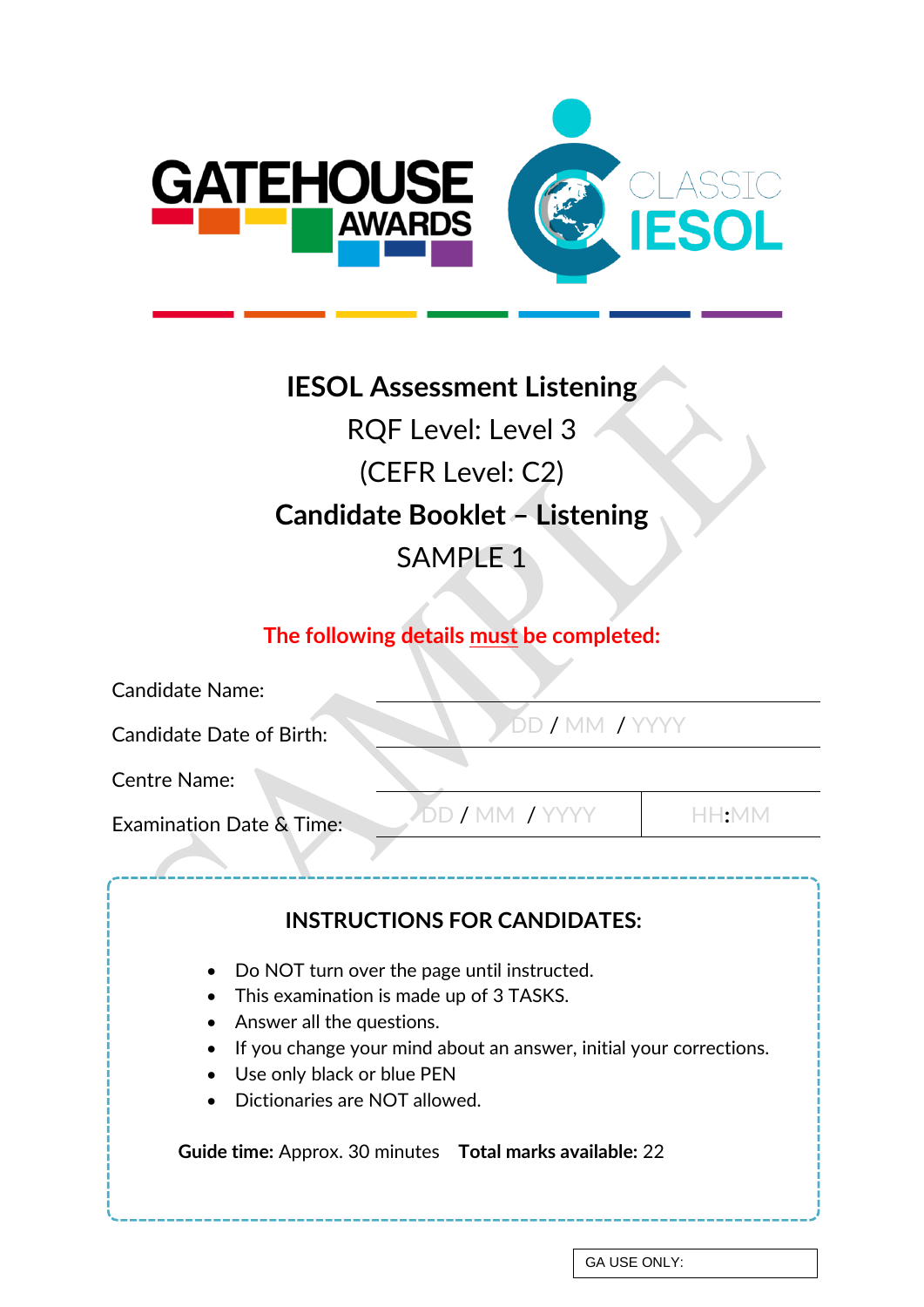



## **Listening Task 1**

**Listen to the recording and circle the correct option – a, b, c, or d. An example has been done for you.** 

**You have one minute to read the questions before the recording is played.** 

**You will hear the recording twice.**

#### **Example: What are the participants discussing?**



- b) A radio show.
- c) A film.
- d) A joke.
- **1. Which best describes why Steve started the conversation?**
	- a) To state a position.
	- b) To seek clarification.
	- c) To ask for an opinion.
	- d) To express frustration.

#### **2. According to Professor Johnson, teaching grammar:**

- a) may slow down students' progress.
- b) helps students with communication.
- c) should be mandatory.
- d) should be done by native speakers.

#### **3. Kathy:**

- a) is still influenced by her English language teacher.
- b) used to dislike her English language teacher.
- c) thinks that her English teacher did not know grammar.
- d) was never taught 'proper' grammar by her English teacher.

#### **4. Kathy says that making mistakes:**

- a) happens to professional people too.
- b) does not affect one's job prospects.
- c) interferes with communication.
- d) is common and should be accepted.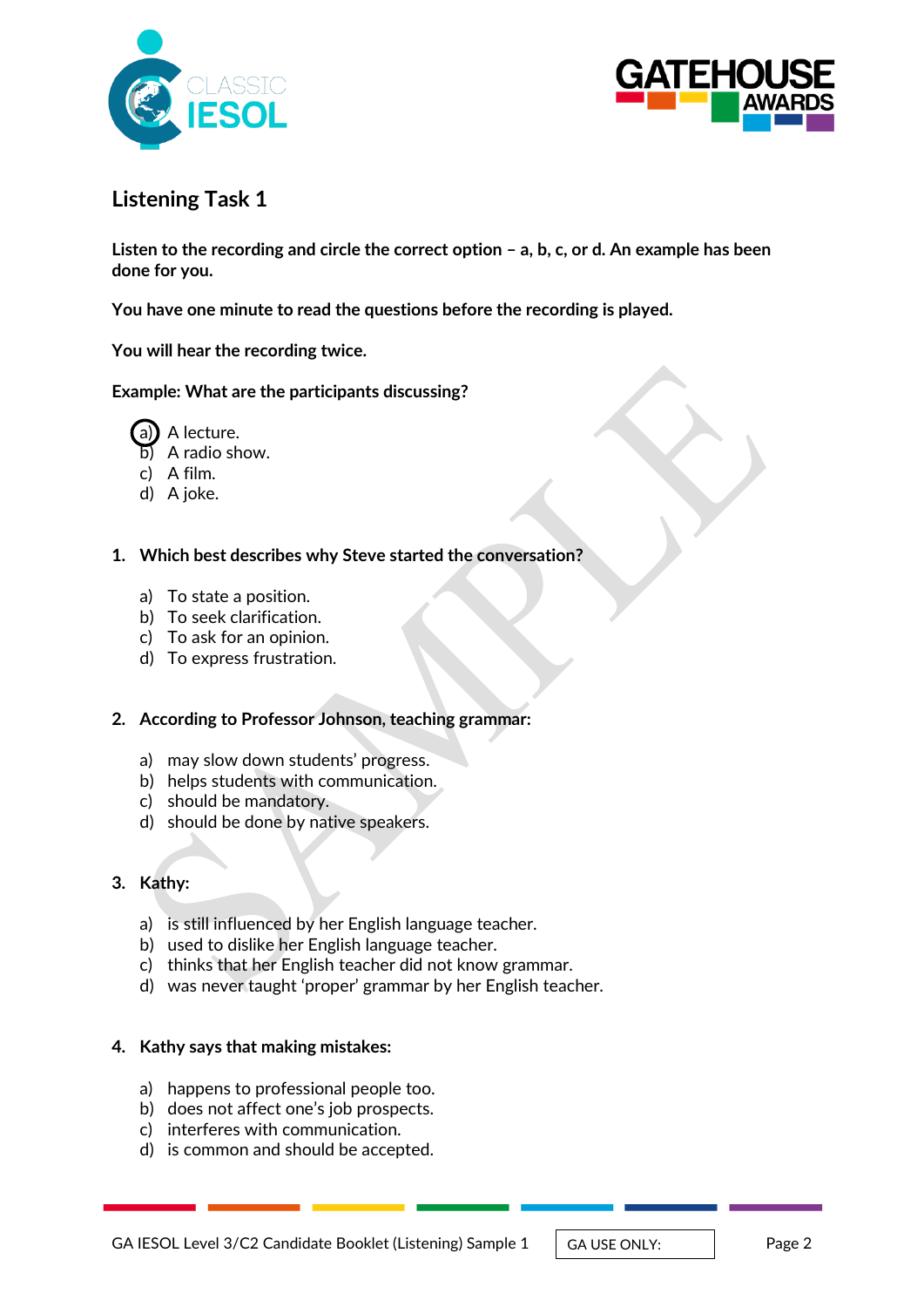



#### **5. In Steve's opinion, language students should:**

- a) focus on communication.
- b) only follow certain rules.
- c) play games to help communication.
- d) not speak unless they are 'right'.

#### **6. The best summary of Steve's argument is that teachers:**

- a) don't know how to teach grammar.
- b) should not bother teaching grammar.
- c) rely on grammar books too often.
- d) should use the prescriptive approach carefully.

(6 marks)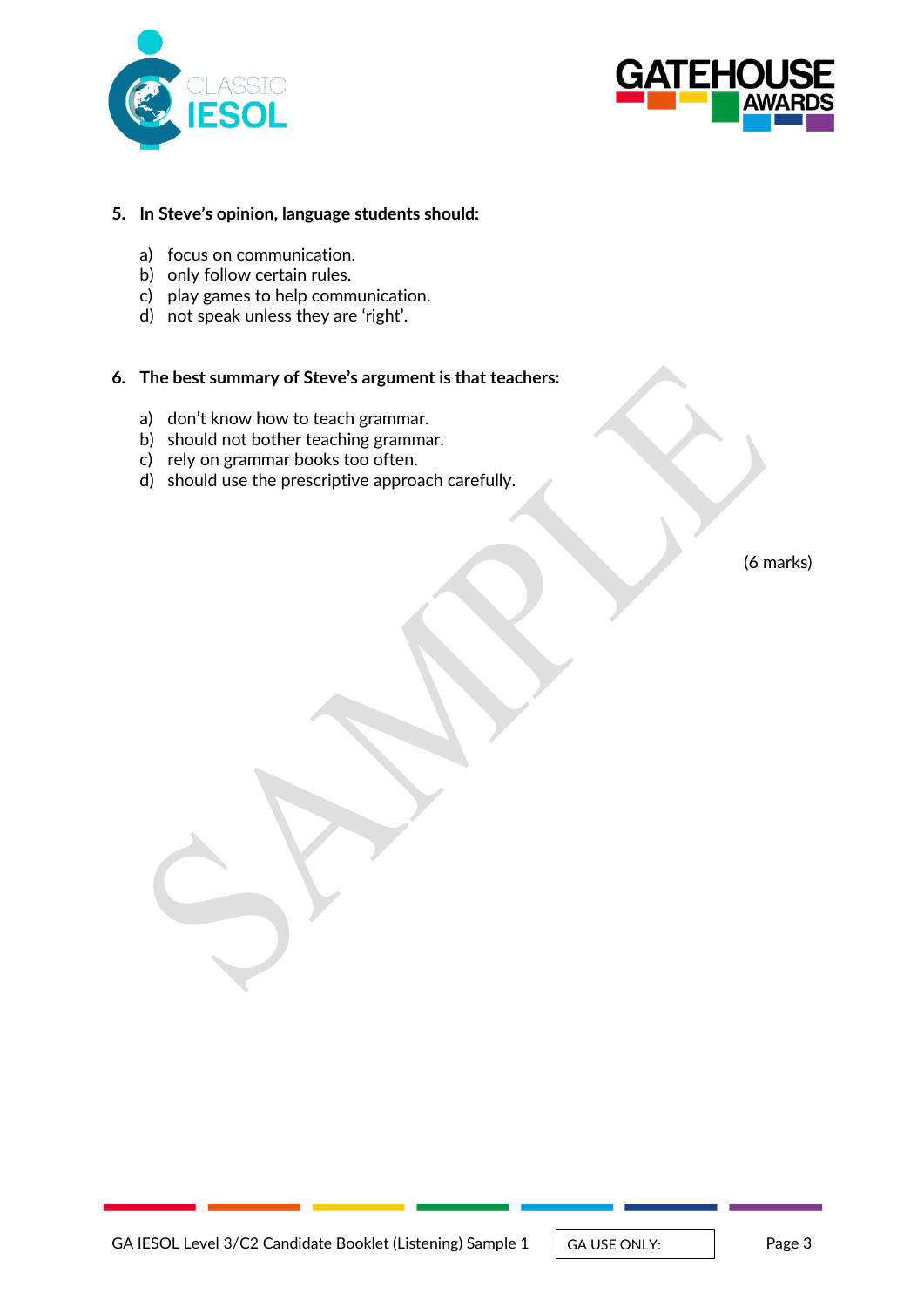



## **Listening Task 2**

**Listen to the recording and circle the correct option – a, b, c, or d. An example has been done for you.** 

**You have one minute to read the questions before the recording is played.** 

**You will hear the recording twice.**

#### **Example: The speaker is:**

- a) a journalist.
- b) an expert in human language.
- a marine scientist.
- d) a biology student.

#### **1) The main aim of the study was to find out more about:**

- a) marine animals' ability to complete some tasks independently.
- b) how animals use communication to complete a given task.
- c) the ability of the animals to complete very complex tasks.
- d) whether previous training had been successful.

#### **2) The canister was opened by:**

- a) six of the dolphins under study.
- b) two pairs of dolphins.
- c) just one pair.
- d) none of the dolphins.

#### **3) A single dolphin could not complete the task because:**

- a) the canister was too sticky.
- b) it needed a partner to pull at the same time.
- c) it wasn't strong enough.
- d) it was distracted by the 'chatter' from other dolphins.

#### **4) Dolphins made more noise when:**

- a) working together.
- b) working on their own.
- c) they failed to open the canister.
- d) they solved the task.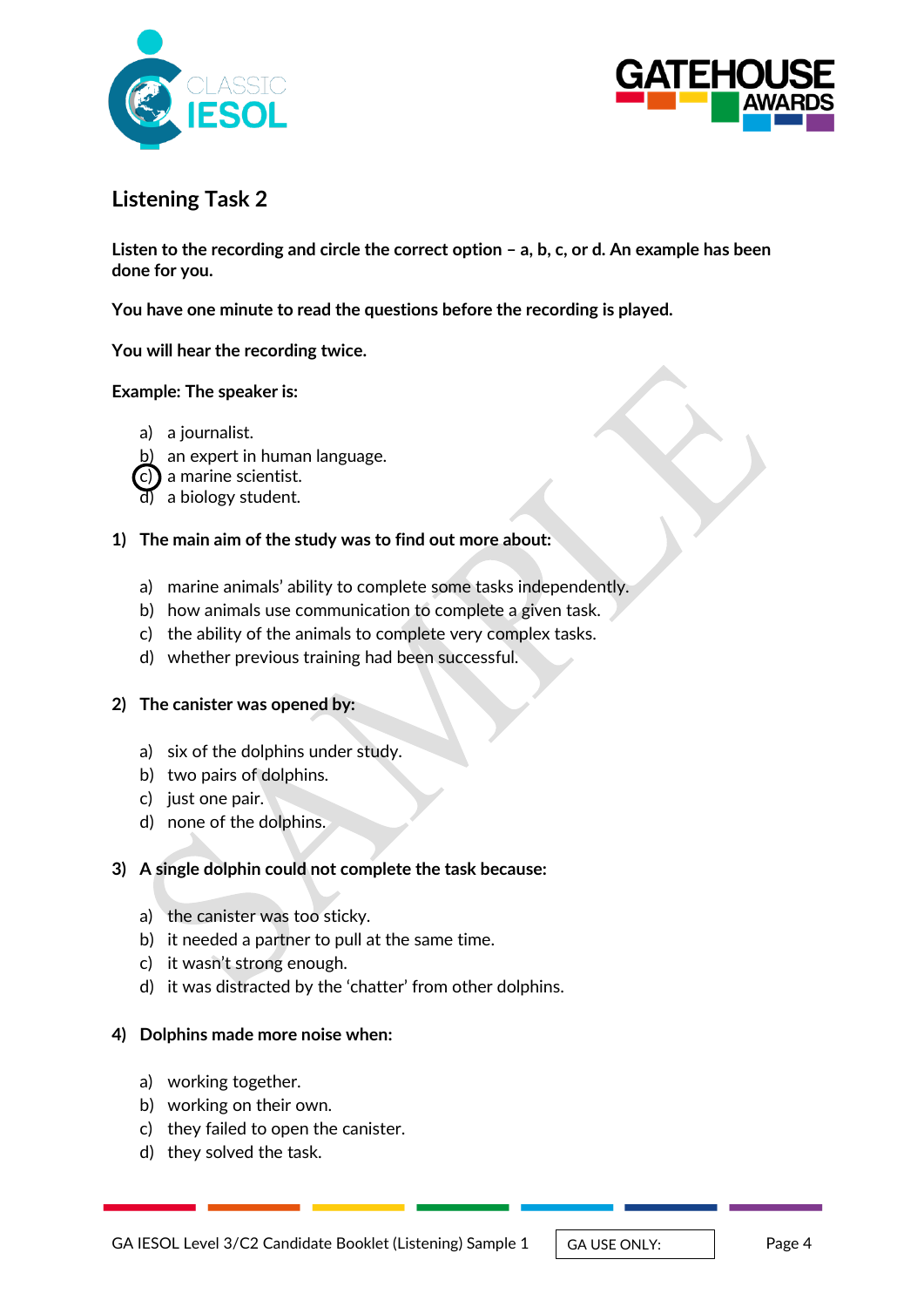



#### **5) 'Burst pulses' can be heard by humans:**

- a) as a 'squawking sound'.
- b) as a 'talking sound'.
- c) only with special audio equipment.
- d) in a quiet environment.

#### **6) Leigh Torres works:**

- a) at the University of Southern Texas.
- b) as a dolphin trainer.
- c) as a marine scientist.
- d) as a language expert.

#### **7) The conclusion to the lecture is that:**

- a) new theories are needed.
- b) the research has confirmed existing theories.
- c) the research was inconclusive.
- d) the research contradicted existing theories.

#### **8) Further research will:**

- a) be funded by the government.
- b) have extended scope.
- c) require expensive computer modelling equipment.
- d) be started immediately.

(8 marks)